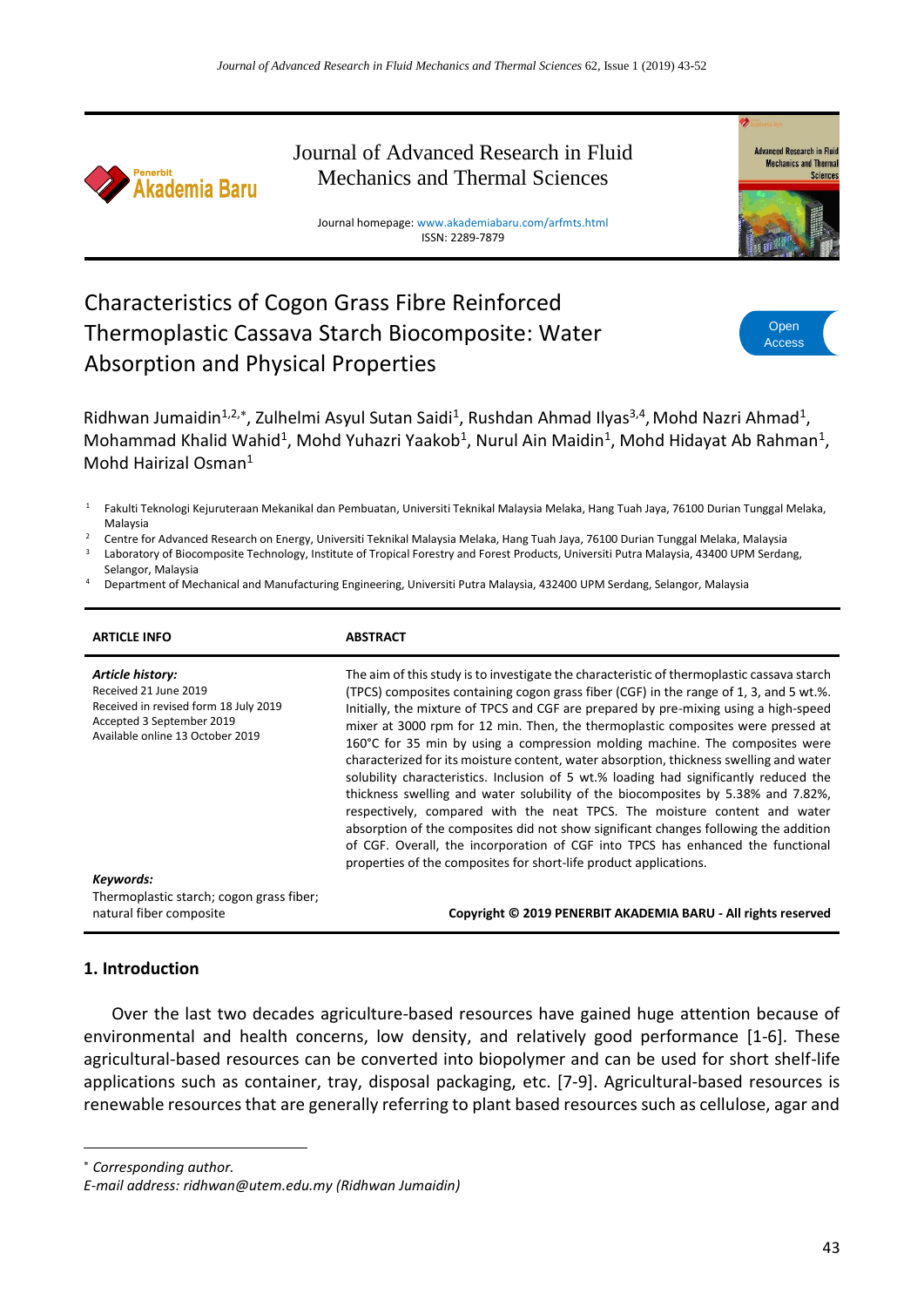

starch [10, 11]. Besides, there are also synthetic polymers that are derived from natural monomers or fermentation of microbial which can be considered as renewable materials such as Polylactic acids (PLA), Polyhydroxyalkanoic acids (PHAs), Polyhydroxybutyrate-co-valerate (PHBVs), Polyhydroxybutyrate (PHB), cellulose ester, Polyols as well as plant and animal proteins based [12- 14]. Many people have opined that these new bio-based polymers materials have good potential to replace the non-renewable petroleum-based polymers and help solve some of the most crucial pollution caused by the overuse of non-renewable petroleum-based polymer.

Among these biopolymers, starch is considered as one of most promising materials to replace petroleum based polymer due to economic, easy availability, abundant, renewable, biodegradable and requires less or no petrochemicals processes [15-19]. Besides that, the utilization of biodegradable starch biopolymer also was expected to reduce municipal waste and cost operations of landfill. In recent years, thermoplastic starch (TPS) based composite has become the developing environmental friendly product and interesting for packaging applications. According to Jumaidin *et al.,* [20], starch is a heterogeneous materials that consist of two microstructures called amylose and amylopectin. Amylopectin is a highly branched structure of short  $\alpha$ -1,4 chains linked by  $\alpha$ -1,6 bonds; and amylose is a linear structure of  $\alpha$ -1,4 linked glucose unit.

Starch can be transformed into thermoplastic starch (TPS) in the presence of heat, shear, and plasticizer. Under these circumstances, it would result to the formation of homogeneous melt that known as thermoplastic starch. However, TPS has some weakness or limitations in term high water and moisture absorption, high water solubility and low flexibility due to the abundance of hydroxyl groups in their structure. Therefore in order to overcome this drawback issues, many studies have been carried out to improve its properties including blending with other synthetic polymers, chemical modification, graft copolymerization, and by incorporating fillers such as lignin, clay, cellulose, nanocellulose, fibres and multi-walled carbon nanotubes [21-24]. Reinforcing TPS with natural fibre is one of the most promising approaches since it is more cost effective and reliable to the structure. The most common type of starch used for fabricating biopolymer includes corns, wheat, rice, potato, sago and cassava [25].

Cassava also known as *Manihot esculenta* is an agricultural crops species that originates from Euphorbiaceae family. It is ranked the third most widely consumed in tropical regions, and fifth among the starch crop production in the world. Cassava starch has been widely utilized to produce biofilms and the result showed that these carbohydrates are promising materials in this regard [26]. Biofilms that were fabricated from cassava starch biopolymer are described as odorless, colorless, biodegradable, isotropic, tasteless and non-toxic [26]. Renewable and abundant materials such as cassava starch and natural fibre are highly promising candidates for single-used food containers. According to Prachayawarakorn *et al.,* [27] the physical properties of thermoplastic cassava starch (TPCS) was improved when the thermoplastic was reinforced with jute or kapok. This was proved by water absorption test whereby by the addition of cellulosic fibre, the water absorption of TPCS with kapok and jute fiber composites were decreased.

Cogon grass also known as *Imperata cylindrica* is one of the ten most awful weeds in the world because of its ability to effectively colonize, spread, and displace desirable vegetation. This weed is originating from Poaceae family. It is a perennial rhizomatous grass native to east and Southeast Asia, Micronesia, Australia, India, Melanesia and southern and eastern Africa. It can grow up to 3-metertall with leave are about 2 cm wide. Currently, cogon grass is used in paper-making, thatching and weaving into bags and mats as well as used for traditional Chine medicine. Cogon grass has been proved to have good weather resistant due to its use as a material for the roof in Thailand [28].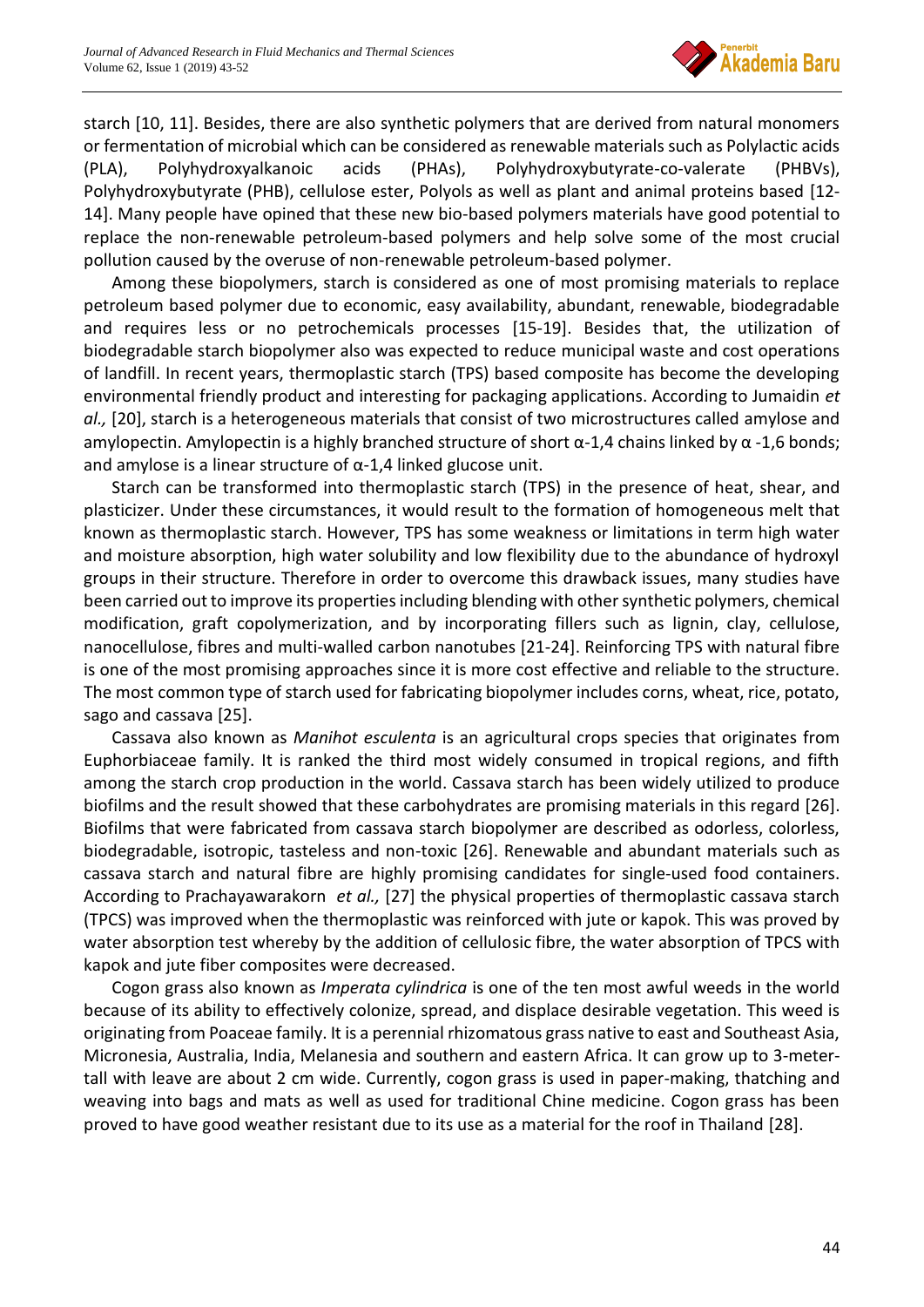

In the present study, cogon grass fibre were used as reinforcement for thermoplastic cassava starch matrix. The aim of this work is to study the effect of cogon grass fibre (as shown in Figure 1) loading on the water absorption, swelling and water solubility properties of the thermoplastic starch. This study reported on the properties of TPCS with glycerol as the plasticizer and cogon grass fiber (1, 3, and 5 wt. %) as the reinforcement. It should be noted that the cogon fibre utilized in this work were not chemically treated and modified. This would lead to the development of low cost materials and production and as well as more environmentally friendly materials. The used of cogon grass fibre as reinforcement agents for TPCS biopolymer matrix added value to this product and increase the TPCS biopolymer composite as totally green food packaging material.



**Fig. 1.** Cogon grass fibre

# **2. Materials and Methodology**

## *2.1 Materials*

The material cassava starch was acquired from Thye Huat Chan Sdn Bhd (Malaysia). Glycerol used as a plasticizer was purchased from Laboratory chem. The cogon grass was collected from the field near the Universiti Teknikal Malaysia Melaka (Melaka, Malaysia).

# *2.2 Sample Preparation*

The fabrication of TPCS and CGF biopolymer composites is carried out by using TPCS as the matrix and cogon grass fibre as reinforcement of the composites. TPCS is mixed thoroughly where the ratio of cassava starch and glycerol was 100:30 (wt.%). The cogon grass was dried after soaked for a week before the fibre was extracted. The modification of TPCS with cogon grass fiber is performed by incorporating a different amount of cogon grass fibre (1, 3, and 5 wt.%) into the biopolymer matrix. The loading of the reinforcing fibre are shown in Table 1 where the biopolymer matrix was maintained at 100 wt.%. The mixture of TPCS and cogon grass fibre are prepared by pre-mixing using a high-speed mixer at 3000 rpm for 12 min. The resulting mixture is hot-pressed at 160°C for 35 min by using a compression molding machine (Gotech Testing Machine) under the load of 10 tonnes. The TPCS were stored immediately in a desiccator containing silica gel prior to the conditioning process in order to avoid unpredicted moisture absorption.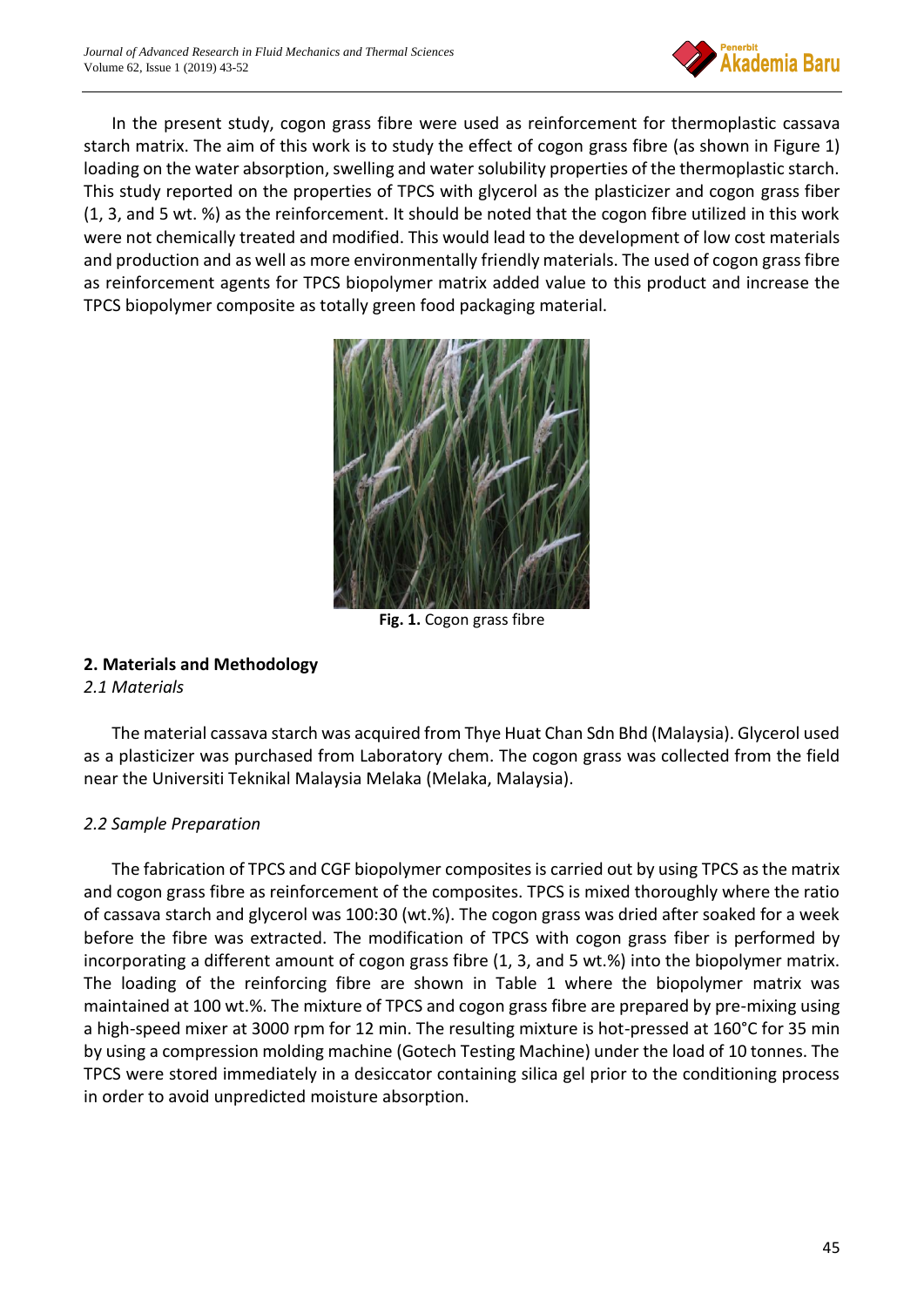

| Table 1                                                |             |  |
|--------------------------------------------------------|-------------|--|
| Relative amount of reinforcing materials in composites |             |  |
| Cogon grass fibre (%)                                  | Composites  |  |
|                                                        | <b>TPCS</b> |  |
|                                                        | TPCS/CGF-1  |  |
|                                                        | TPCS/CGF-3  |  |
|                                                        | TPCS/CGF-5  |  |

# *2.3 Moisture Content*

Five samples were prepared for the moisture content investigation. The samples of thermoplastic cassava starch and cogon grass fiber were heated in an oven for 24h at  $105^{\circ}$ C. The weight of the samples before (Mi) and after (Mf) heating was obtained in order to calculate the moisture content. The moisture content of the seaweed was determined using Eq. (1).

$$
Moisture content (\%) = \frac{Mi - Mf}{Mi} \times 100 \tag{1}
$$

## *2.4 Water Absorption*

The water absorption test of samples is carried out according to the previous study [29]. The samples (10  $\times$  10  $\times$  3 mm) will be dry for 24h at 100 $^{\circ}$ C and cooled in dessicator. Then, the samples directly weighed and then saturated with distilled water at room temperature. The samples will take out from the water after 0.5h and 2h of soaking period. After that, all surface water was softly remove with a dry cloth, and then the samples were weighed again. The differences between the initial weight,  $Wi$  and after immersion,  $Wf$  of final weights of the samples are calculated by using the Eq. (2).

Water absorption (%) = 
$$
\frac{Wi - Wf}{Wi}
$$
 x 100 (2)

## *2.5 Thickness Swelling*

To remove the existing moisture content from the sample, all five samples (10  $\times$  10  $\times$  3 mm) are being put in an air circulating oven at  $105^{\circ}$ C ± 2 and dried for 24 h and then immersed in water at room temperature (23 ± 1°C) for 0.5h and 2h. The samples initial thickness, Ti and final thickness, Tf immersion are measured using a digital vernier caliper (Model: Mitutoyo) having 0.01 cm accuracy. The thickness swelling ratio of the laminates for each samples are calculated using the Eq. (3).

Thichness switching (%) = 
$$
\frac{Ti - Tf}{Ti} \times 100\%
$$
 (3)

## *2.6 Water Solubility*

Water solubility (WS) of the samples were determined by measuring method by the permeability of water vapor through the samples with slight modification [16, 30]. From this testing, the samples (10 x 10 x 3 mm) were cut and directly dried at  $105^{\circ}$ C ± 2 for 24h. The samples were immersed in distilled water with the quantity of 30 ml with gentle stirring after the initial weight of samples ( $Wo$ ) was measured. The remaining part of the sample was taken from the beaker after 24h of immersion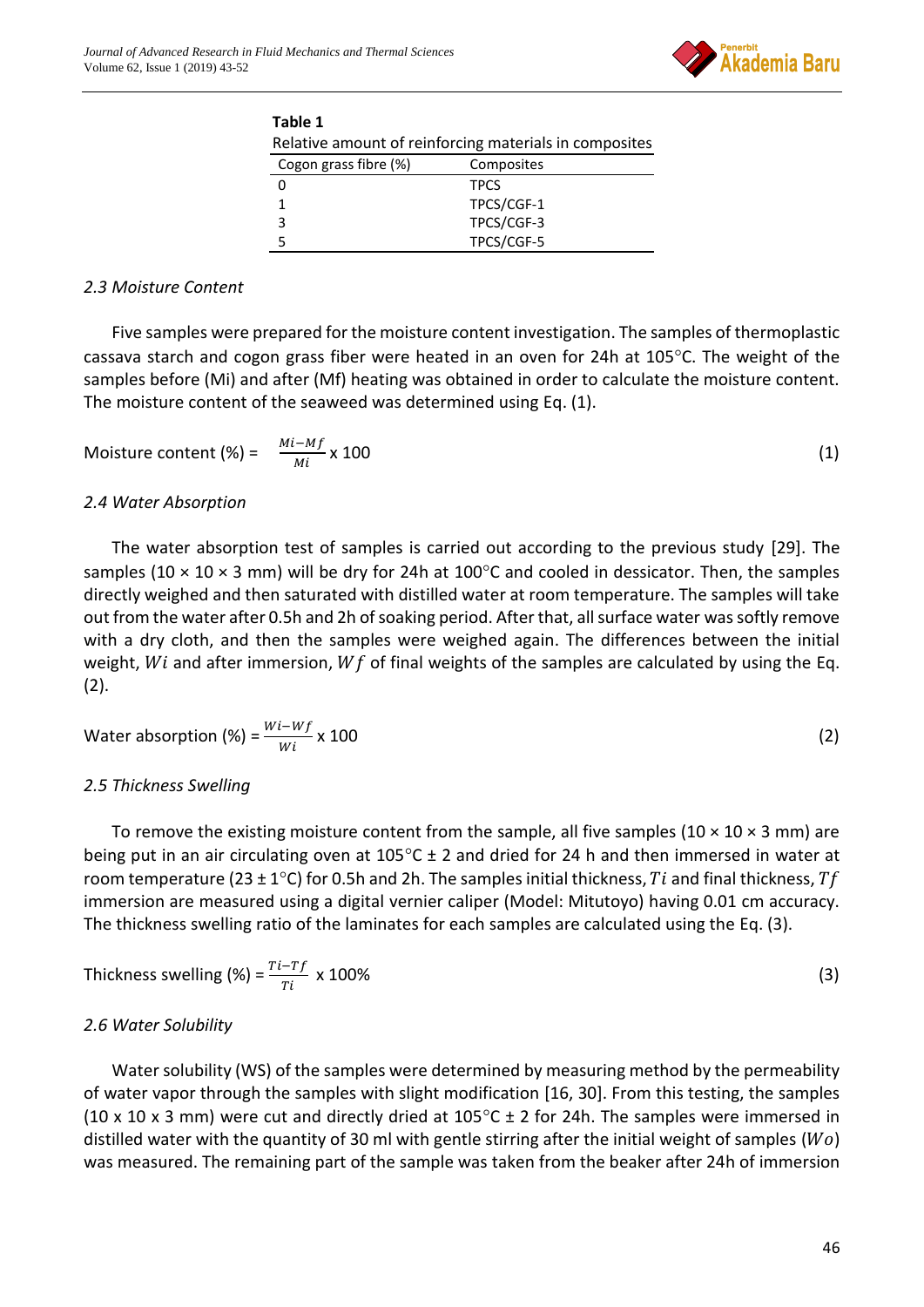

and the remaining water on the surface was removed using filter paper. Later, to determine the final weight (Wf), the samples were dried again for 24h at 105°C  $\pm$  2. The WS of the samples were calculated by the following Eq. (4).

Water solubility (%) = 
$$
\frac{Wo - Wf}{Wo} \times 100
$$
 (4)

# **3. Results and Discussion**

# *3.1 Moisture Content*

Figure 2 shows the moisture content of the composites following the incorporation of CGF. In general, there is no significant changes on the moisture content of the materials with the inclusion of cogon grass fiber into the matrix. The moisture content decrease from 6.4% for TPCS matrix to 5.9% for TPCS/CGF-1 but slightly increase from 5.9% to 7.9% for TPCS/CGF-5. Even though there are small reduction in the moisture content for TPCS/CGF-1, the difference is only 1% which might be due to small variation in the composites. Nevertheless, it is not significant to be taken into account as the effects of fibre. This is consistent with the moisture content results for TPCS/CGF-3 which is almost similar to the neat TPCS. Further increment of CGF for TPCS/CGF-5 shows slight increment which is about 1% of the total moisture content of neat TPCS. Again, this increment is not significant which shows that incorporation of CGF fibre at 1 to 5% has no significant effects on the moisture content of the composites. This might be attributed to the character of CGF which is not relatively hydrophilic than the neat TPCS. Previous study reported that moisture content for carrageenan films increased following the incorporation of grapefruit seed extract into the polymer films, this was attributed due to the hydrophilic character of grapefruit seed than the film matrix [30].



**Fig. 2.** Moisture content of TPCS with cogon grass fiber composites

# *3.2 Water Absorption*

Biopolymer materials is known to be very subtle to water. Therefore, it is important to investigate the water absorption properties of the totally bio-based material prepared in this study. Water absorption test is commonly used to measure the quantity amount of water absorbed by a material under a particular time. Figure 3 shows the results of water absorption of TPCS/CGF composites with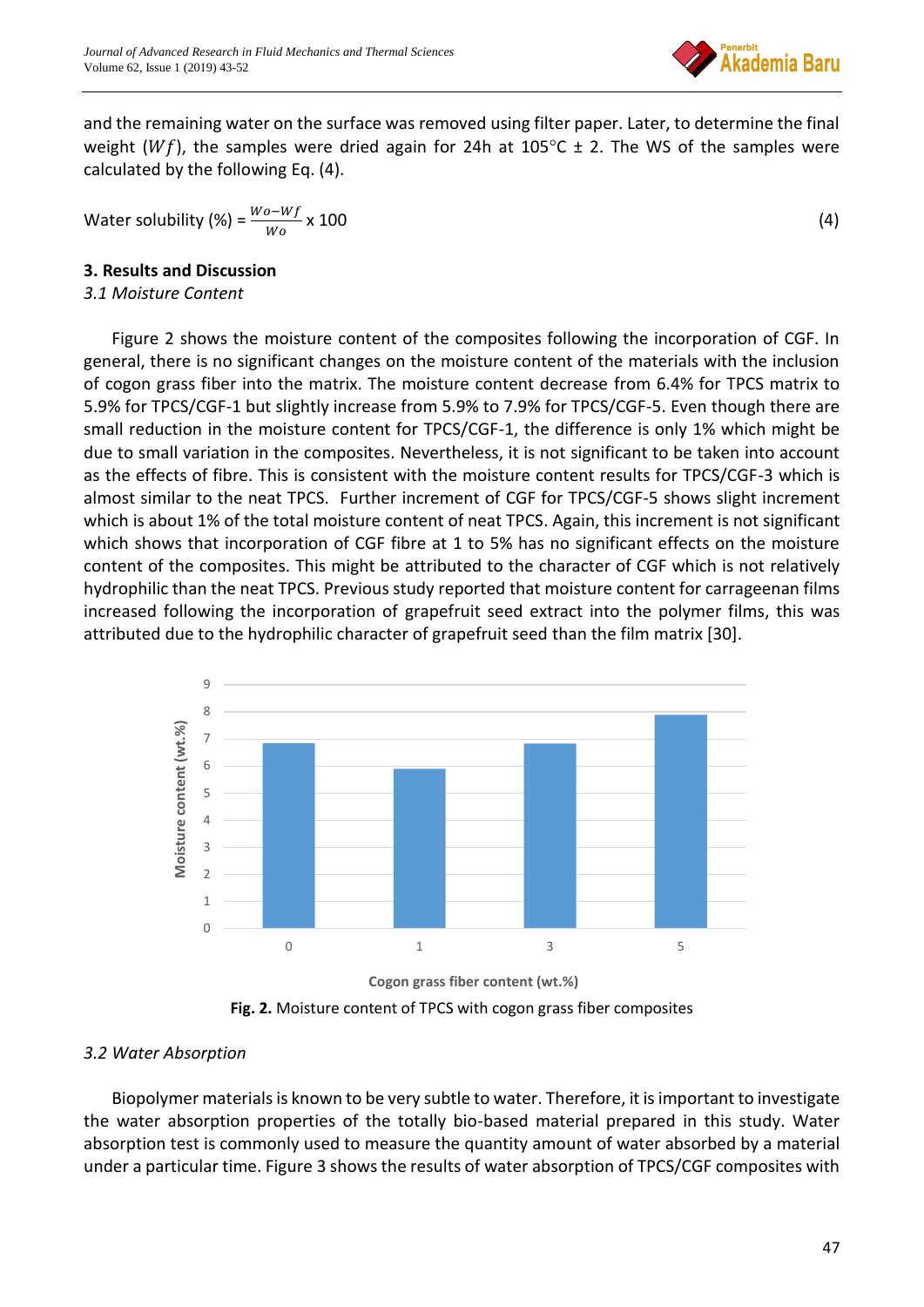

different fibre loading. In general, the inclusion of cogon grass fiber into the TPCS matrix does not affect the water absorption result and no significant changes can be seen. This result is in agreement with the moisture content results which shows no significant changes in the results. After 0.5h, the results percentage of water contents for all the samples shows increased then slightly decreased, from 48.22 wt.% for TPCS/CGF-1 to 45.23 wt.% for TPCS/CGF-5. Even though there are small increment after the addition of 1% CGF, however, this trend is not consistent for the following composites with higher CGF content. Hence, the fluctuation in the water absorption behavior of the composites might be attributed to the non-homogenous structure of the composites which led to inconsistent water absorption behavior. Again, this finding might be associated with similar characteristic of both fiber and TPCS matrix which led to insignificant changes on the water absorption behavior. After 2 hours, the results show higher water absorption percentage for all composites up to 110 wt.% for TPCS/CGF-1. This might be attributed to longer diffusion process after 2h as well as the hydrophilic properties of the fibers [31]. Again, there is no significant changes on the water content among the composites following the incorporation of CGF after 2h immersion.



**Fig. 3.** Water absorption capacity of TPCS/cogon grass fiber composite

# *3.3 Thickness Swelling*

The thickness swelling ratio of TPCS/CGF composites were determined in order to know the changes in dimensional stability of the TPCS following the incorporation of CGF. Figure 4 shows the thickness swelling percentage for TPCS with the inclusion of CGF after immersion for 0.5h and 2h. The thickness of all samples were increased gradually following longer immersion duration from 0.5h to 2h. Similar findings were reported in a previous study for incorporation of sugar palm fiber into thermoplastic starch/agar/seaweed composites [32]. This might be associated with more water molecules being allowed to engage with the hydrogen bonding sites of the composites, which expedites swelling [32]. For the composites, incorporation of CGF led to a lower swelling ratio than the neat TPCS. This effect can be seen after 0.5h of immersion, however it become more significant after 2h immersion. This finding can be ascribed to the presence of fibre in the composites which has more rigid structure than the starch, hence, providing better dimensional stability to the composites. This finding is in good agreement with the previous study on cassava starch/green coir fibers composites [33].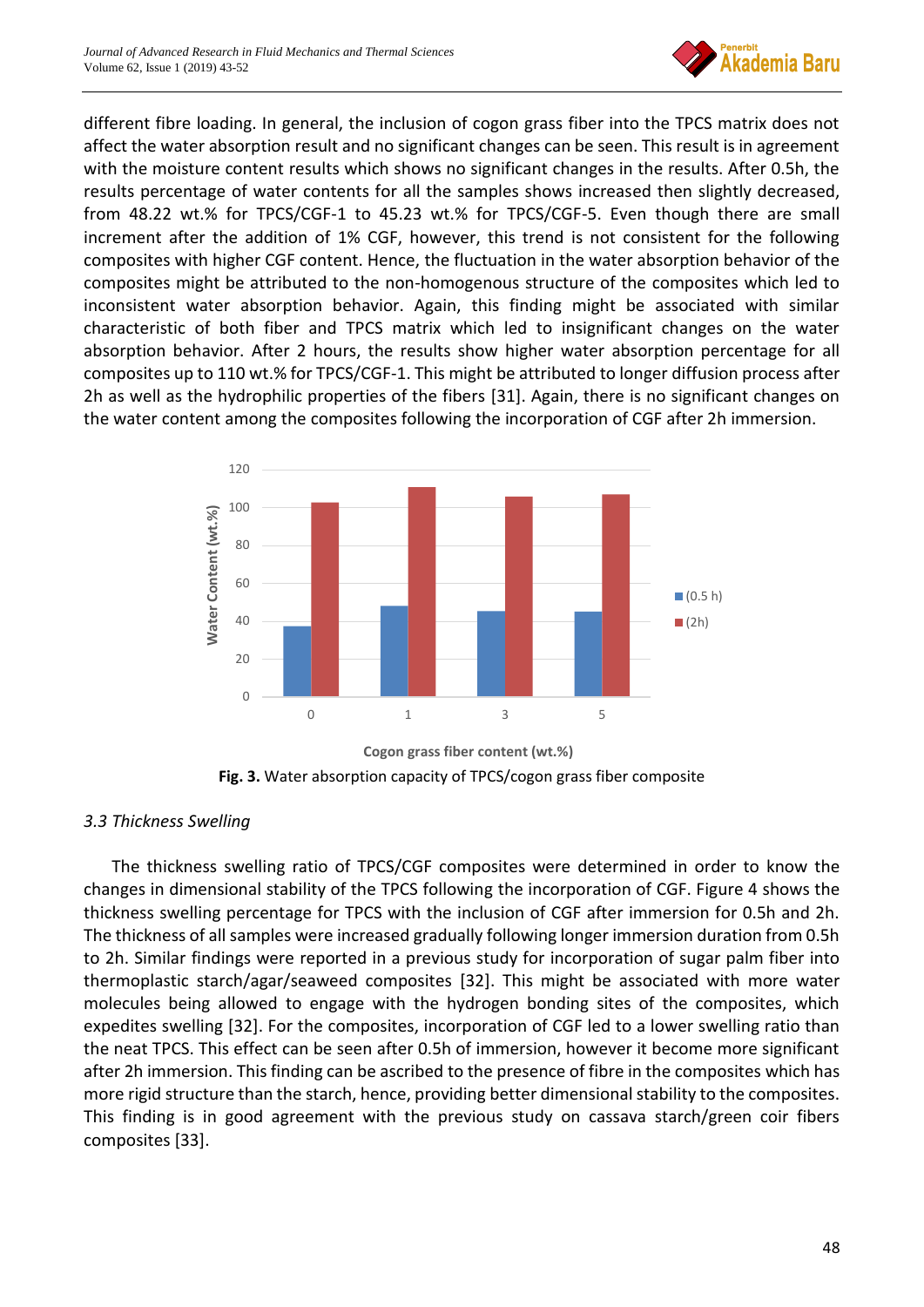



**Fig. 4.** Thickness swelling capacity of TPCS/cogon grass fiber composite

# *3.4 Water Solubility*

Figure 5 shows the water solubility of TPCS/CGF composites which indicates the water resistance of the materials when subjected to immersion and continuous stirring in water. It was observed that the inclusion of cogon grass fiber into TPCS has reduced the solubility of the composite in the water. The neat TCPS show 36.3% solubility whereas TPCS/CGF-1, TPCS/CGF-3, and TPCS/CGF-5 show 28.70%, 28.90%, and 28.48% solubility respectively. Lower solubility of the composites than the neat TPCS might be attributed to greater water resistance of CGF which aids in hindering water absorption that can lead to disintegration and dissolving of the materials. In addition, the incorporation of natural fibre contributes in preventing disintegration of materials by formation of fibre network in the composites [32]. Moreover, this indicates strong interactions between CGF fibres and TPCS starch chains within the fibre-matrix interface. The ability of CGF in interacting with starch chains might be attributed to the interaction of abundance of hydroxyl groups of CGFs and starch matrix hydrogen bond. Therefore, these interactions provide resistance and stability to TPCS/CGF. Besides, according to Ilyas *et al.,* [34] these interfaces enhanced the cohesive properties of the biopolymer matrix and reduced the sensitivity of water due to water molecules were not able to break these strong bonds. The reduction of water solubility percentage might be ascribed to the greater water resistance of TPCS/CGF composite. Similar results were reported for the addition of hybrid composite from cassava bagasse and sugar palm fiber into TPCS matrix which decreased the water solubility of the films [26]. The authors attributed the findings to the cooperation between the chain of polymer and fibre which reduce the dissolution of the composites.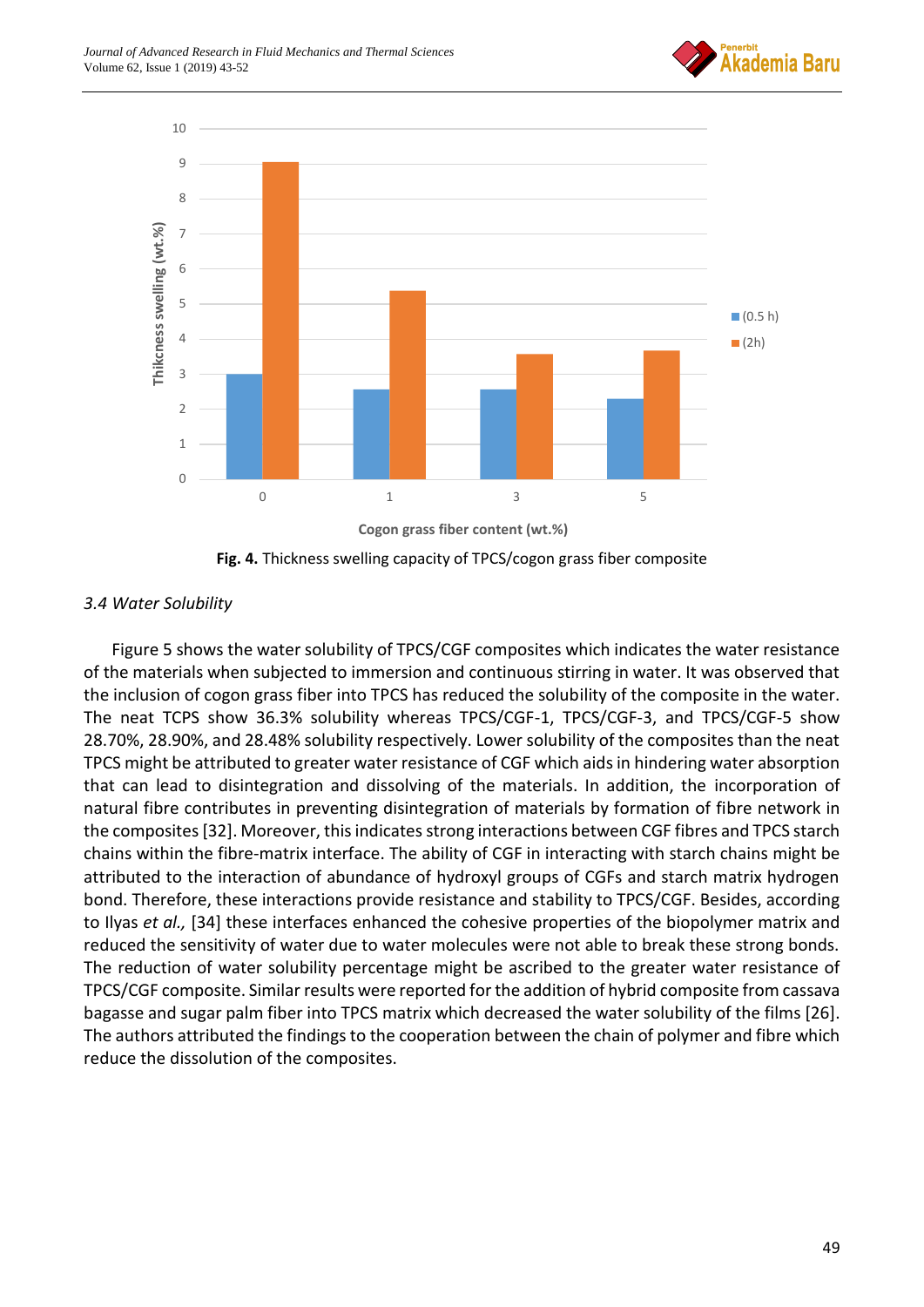



**Fig. 5.** Solubility of TPCS/cogon grass fiber composite **Cogon grass fiber content (wt.%)** 

# **4. Conclusions**

Novel biocomposites derived from TPCS and CGF was successfully prepared via dry mixing and hot pressing. This biocomposites shows variation in the water absorption and physical properties following the reinforcement of CGF. It was found that the thickness swelling and water solubility of the composites decreased with incorporation of CGF which suggested improved dimensional and structure stability of the composites. Meanwhile, there is no significant changes observed on the moisture content and water absorption behavior of the composite. Overall, the composites show improved water barrier properties which is favorable for the potential application as packaging material.

## **Acknowledgments**

The authors would like to thank Universiti Teknikal Malaysia Melaka for the facilities provided for this research and for the financial support provided through Short-Term Research Grant Scheme (project number PJP/2018/FTK(6A)/S01598).

## **References**

- [1] Ridhwan Jumaidin, Mohd Sapuan Salit, Mohamed Saiful Firdaus, Ahmad Fuad Ab Ghani, Mohd Yuhazri Yaakob, Nazri Huzaimi Zakaria, Fudhail Abdul Munir, Azrul Abidin Zakaria, and Norhisyam Jenal*.* "Effect of agar on dynamic mechanical properties of thermoplastic sugar palm starch : thermal behavior." *Journal of Advanced Research in Fluid Mechanics and Thermal Sciences* 47, no. 1 (2018): 89–96.
- [2] X. H. Loha, M. A. M. Daud, and M. Z. Selamat. "A study on fibre length and composition of kenaf-polypropylene (K-PP) composite for automobile interior parts." *Journal of Advanced Research in Materials Science* 1, no. 1 (2014): 22–27.
- [3] A. G. Supri, R. N. Farahana, and P. L. The. "Effect of benzyl urea on thermal properties of recycled high density polyethylene / ethylene vinyl acetate / eggshell powder composites." *Journal of Advanced Research in Materials Science* 1, no. 1 (2014): 1–6.
- [4] Halimatul, M. J., S. M. Sapuan, M. Jawaid, M. R. Ishak, and R. A. Ilyas. "Effect of sago starch and plasticizer content on the properties of thermoplastic films: mechanical testing and cyclic soaking-drying." *Polimery* 64, no. 6 (2019): 32-41.
- [5] Mazani, N., S. M. Sapuan, M. L. Sanyang, A. Atiqah, and R. A. Ilyas. "Design and fabrication of a shoe shelf from kenaf fiber reinforced unsaturated polyester composites." In *Lignocellulose for Future Bioeconomy*, pp. 315-332. Elsevier, 2019.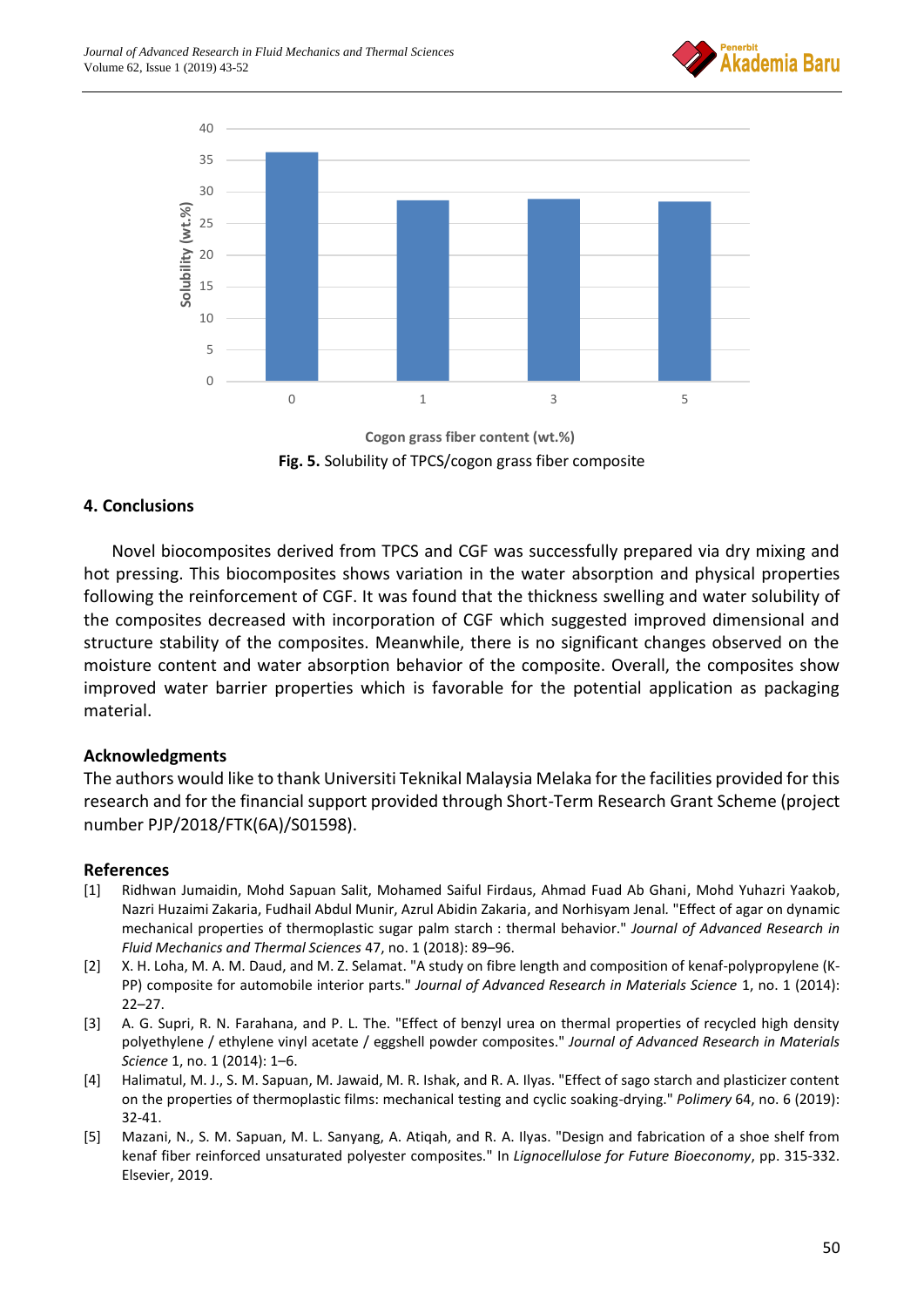

- [6] Jumaidin, R., S. M. Sapuan, M. Jawaid, M. R. Ishak, and J. Sahari. "Effect of seaweed on physical properties of thermoplastic sugar palm starch/agar composites." *J. Mech. Eng. Sci* 10, no. 3 (2016): 2214-2225.
- [7] Sapuan, S. M., R. A. Ilyas, M. R. Ishak, Z. Leman, M. R. M. Huzaifah, I. M. Ammar, and M. S. N. Atikah. "12 development of sugar palm–based products: a community project." Sugar Palm Biofibers, Biopolymers, and Biocomposites (2018): 245.
- [8] Sanyang, M. L., R. A. Ilyas, S. M. Sapuan, and R. Jumaidin. "Sugar palm starch-based composites for packaging applications." In *Bionanocomposites for Packaging Applications*, pp. 125-147. Springer, Cham, 2018.
- [9] Jumaidin, Ridhwan, Salit Mohd Sapuan, Mohammad Jawaid, Mohamad Ridzwan Ishak, and Japar Sahari. "Effect of agar on flexural, impact, and thermogravimetric properties of thermoplastic sugar palm starch." *Current Organic Synthesis* 14, no. 2 (2017): 200-205.
- [10] Ilyas, R. A., S. M. Sapuan, M. Lamin Sanyang, M. Ridzwan Ishak, and E. S. Zainudin. "Nanocrystalline cellulose as reinforcement for polymeric matrix nanocomposites and its potential applications: a review." *Current Analytical Chemistry* 14, no. 3 (2018): 203-225.
- [11] Jumaidin, Ridhwan, S. M. Sapuan, Mohammad Jawaid, Mohamad R. Ishak, and Japar Sahari. "Seaweeds as renewable sources for biopolymers and its composites: a review." *Current Analytical Chemistry* 14, no. 3 (2018): 249-267.
- [12] Radzi, A. M., S. M. Sapuan, M. Jawaid, and M. R. Mansor. "Mechanical performance of roselle/sugar palm fiber hybrid reinforced polyurethane composites." *BioResources* 13, no. 3 (2018): 6238-6249.
- [13] Ilyas, R. A., S. M. Sapuan, M. R. Ishak, E. S. Zainudin, and M. S. N. Atikah. "Nanocellulose reinforced starch polymer composites: a review of preparation, properties and application." In *Proceeding: 5th International Conference on Applied Sciences and Engineering (ICASEA, 2018)*, pp. 325-341. 2018.
- [14] Hazrati, K.Z., Sapuan, S.M., and Ilyas, R.A. "Biobased food packaging using natural fibre : a review." In *Prosiding Seminar Enau Kebangsaan 2019*. Institute of Tropical Forest and Forest Products (INTROP), Universiti Putra Malaysia: Bahau, Negeri Sembilan, Malaysia, (2019) pp 140–142.
- [15] Ilyas, R. A., S. M. Sapuan, M. R. Ishak, E. S. Zainudin, and M. S. N. Atikah. "Characterization of sugar palm nanocellulose and its potential for reinforcement with a starch-based composite." *Sugar Palm Biofibers, Biopolymers, and Biocomposites* (2018): 189-220.
- [16] Ilyas, R. A., S. M. Sapuan, M. R. Ishak, and E. S. Zainudin. "Development and characterization of sugar palm nanocrystalline cellulose reinforced sugar palm starch bionanocomposites." *Carbohydrate polymers* 202 (2018): 186-202.
- [17] Sapuan, S. M., M. R. Ishak, Z. Leman, R. A. Ilyas, and M. R. M. Huzaifah. "Development of products from sugar palm trees (Arenga Pinnata Wurb. Merr): a community project." (2017): 12-13.
- [18] Sapuan SM, Ilyas RA. Sugar palm: Fibers, biopolymers and biocomposites. *INTROPica* (2017): 5–7.
- [19] Jumaidin, R., Sapuan, S.M., and Ilyas, R.A. "Physio-mechanical properties of thermoplastic starch composites : a review." In *Prosiding Seminar Enau Kebangsaan 2019*. Institute of Tropical Forest and Forest Products (INTROP), Universiti Putra Malaysia: Bahau, Negeri Sembilan, Malaysia, (2019) pp 104–108.
- [20] Jumaidin, R., S. M. Sapuan, M. Jawaid, M. R. Ishak, and J. Sahari. "Characteristics of thermoplastic sugar palm Starch/Agar blend: thermal, tensile, and physical properties." *International Journal of Biological Macromolecules* 89 (2016): 575-581.
- [21] Bootklad, Munlika, and Kaewta Kaewtatip. "Biodegradation of thermoplastic starch/eggshell powder composites." *Carbohydrate Polymers* 97, no. 2 (2013): 315-320.
- [22] Ilyas, R. A., S. M. Sapuan, and M. R. Ishak. "Isolation and characterization of nanocrystalline cellulose from sugar palm fibres (Arenga Pinnata)." *Carbohydrate Polymers* 181 (2018): 1038-1051.
- [23] Ilyas, R. A., S. M. Sapuan, M. R. Ishak, and E. S. Zainudin. "Sugar palm nanofibrillated cellulose (Arenga pinnata (Wurmb.) Merr): effect of cycles on their yield, physic-chemical, morphological and thermal behavior." *International Journal of Biological Macromolecules* 123 (2019): 379-388.
- [24] Ilyas, R. A., S. M. Sapuan, M. R. Ishak, and E. S. Zainudin. "Effect of delignification on the physical, thermal, chemical, and structural properties of sugar palm fibre." *BioResources* 12, no. 4 (2017): 8734-8754.
- [25] Edhirej, A., Sapuan, S.M., Jawaid, M., and Zahari, N.I. "Effect of various plasticizers and concentration on the physical, thermal, mechanical, and structural properties of cassava-starch-based films." *Starch/Staerke* 69 (2017): 1–11.
- [26] Edhirej, A., Sapuan, S.M., Jawaid, M. and Zahari, N.I. "Cassava/sugar palm fiber reinforced cassava starch hybrid composites: physical, thermal and structural properties." *International Journal of Biological Macromolecules*, *101* (2017): 75-83.
- [27] Prachayawarakorn, Jutarat, Sudarat Chaiwatyothin, Suwat Mueangta, and Areeya Hanchana. "Effect of jute and kapok fibers on properties of thermoplastic cassava starch composites." *Materials & Design* 47 (2013): 309-315.